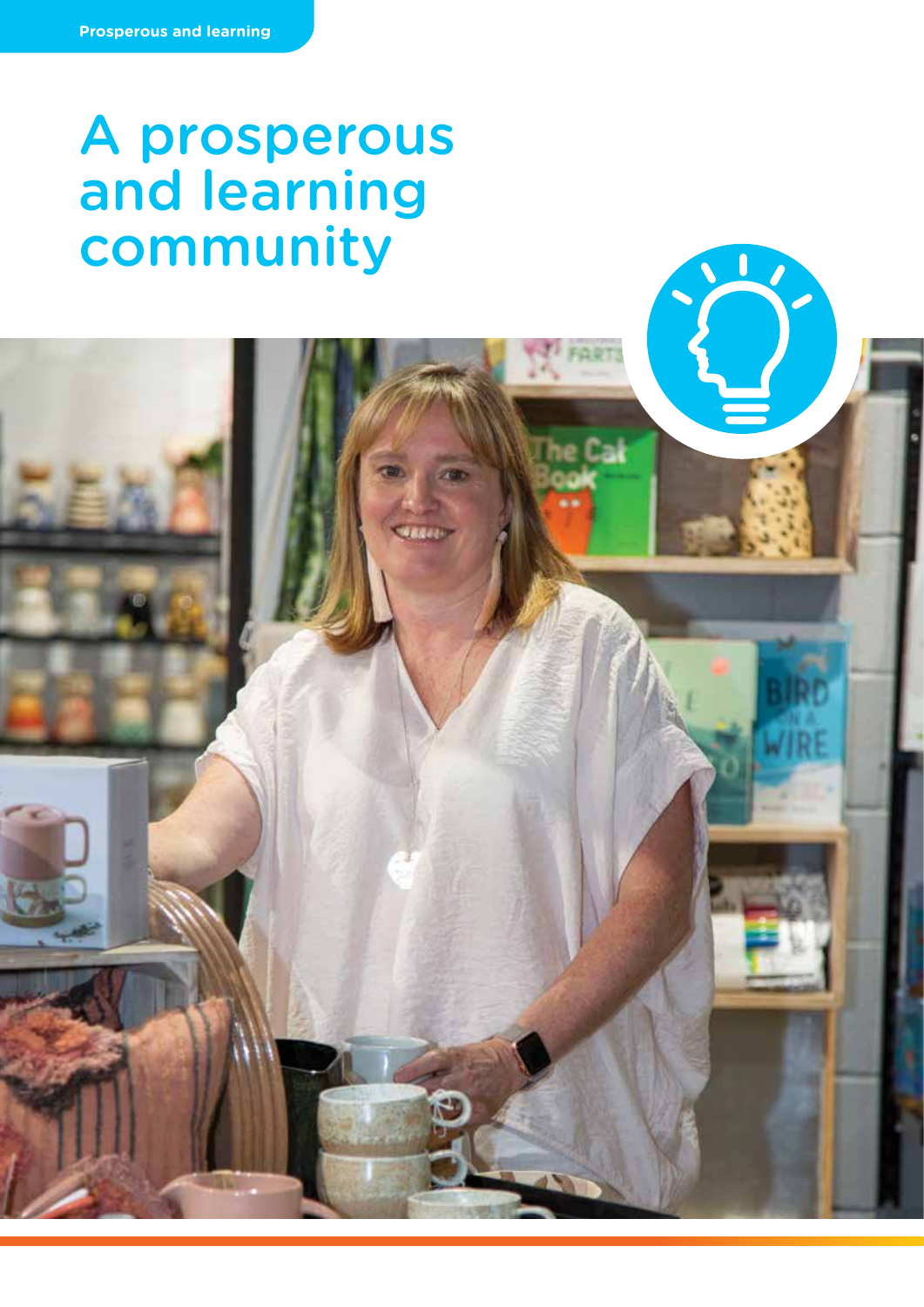

### **Our vision**

**In 2040, Maroondah will be a thriving regional centre of economic activity and education, where the sustainable growth of local businesses is supported and diverse lifelong learning opportunities are accessible for all community members.**

# **Our community said**

We value a diverse and mobile local economy that promotes business growth and responds to evolving opportunities. The community want to see support for local businesses and schools, improvements to activity centres and learning opportunities for people of all ages. There is a strong desire to see greater connections between education and businesses to promote employment pathways and opportunities for all.

# **The path ahead**

Maroondah will be positioned as a regional economic centre that provides local employment opportunities and responds to the needs of an evolving economy and workforce. Council will seek to leverage the strategic role of our diverse range of activity centres and business precincts, whilst empowering local businesses. As a community, we will focus on strengthening education environments, creating lifelong learning opportunities and generating employment pathways.

"My wish for Maroondah is for Council to support job opportunities for the next generation."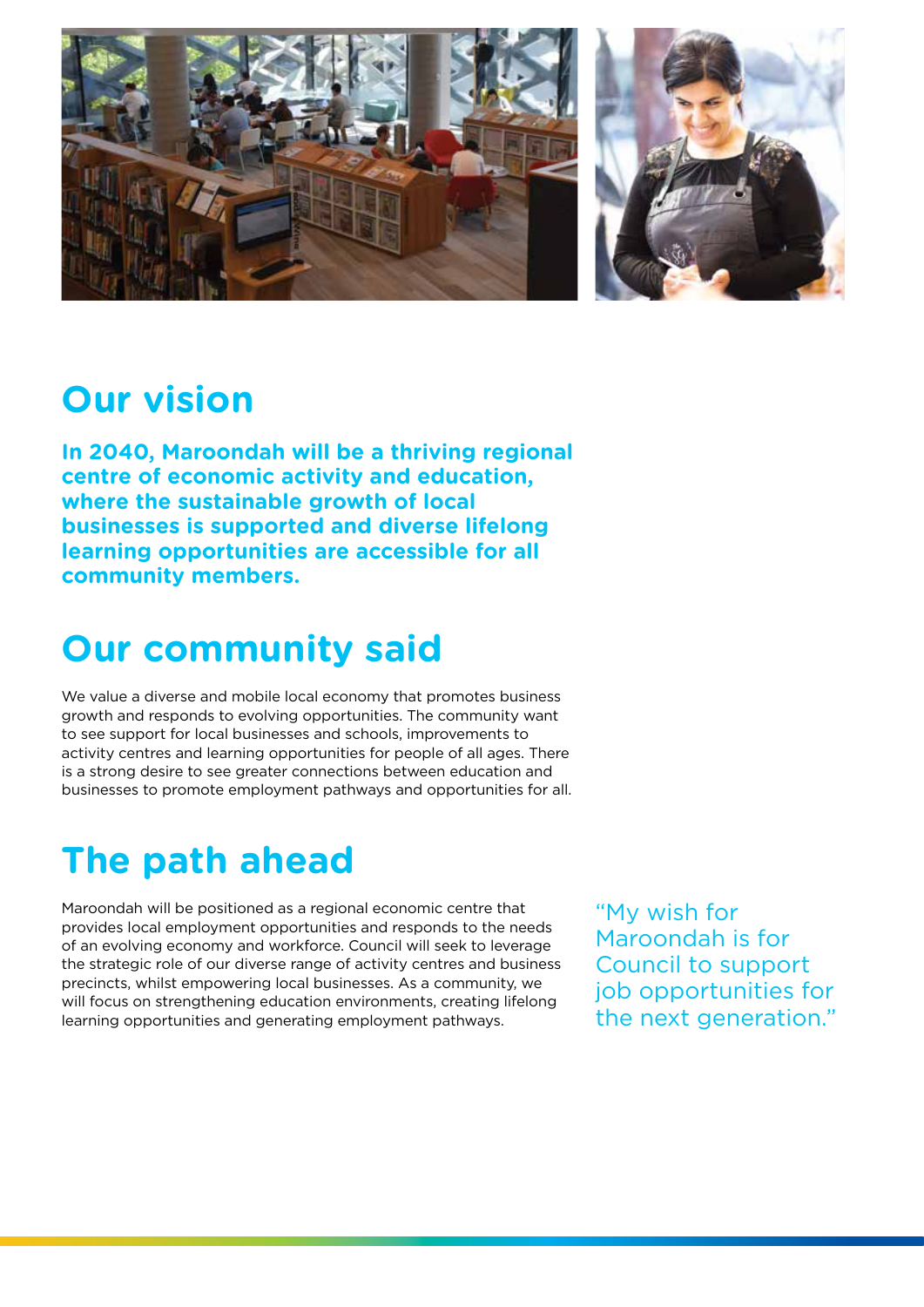### **Key directions**

#### **A prosperous community**

- 2.1 Advocate and promote key business opportunities and the competitive strengths of Maroondah and the outer eastern region
- 2.2 Work in partnership to promote the diversification and mobilisation of Maroondah's economy to enable local employment opportunities for people of all ages, abilities and backgrounds
- 2.3 Promote and leverage the strategic location and unique roles of the Ringwood Metropolitan Activity Centre, the Croydon Activity Centre and the Bayswater Business Precinct
- 2.4 Advance business development and support for small and medium business enterprises through facilitating partnerships, collaboration, peer support, mentoring, training, and knowledge sharing
- 2.5 Establish and enhance business resource hubs to empower local business, encourage innovation and support alternative modes of employment
- 2.6 Embrace a place-based approach to the revitalisation, activation and promotion of neighbourhood activity centres that enhance opportunities for local business, access to services and places for social interaction
- 2.7 Facilitate the enhancement and revitalisation of industrial and commercial precincts across Maroondah
- 2.8 Promote increased business investment in targeted industries, including advanced manufacturing and knowledge economy sectors
- 2.9 Advocate and encourage community and business participation in the digital economy
- 2.10 Broker community to government to business partnerships to promote investment, facilitate regional service delivery and foster corporate social responsibility

### **A learning community**

- 2.11 Facilitate and encourage the provision of positive learning environments, life-long learning opportunities and employment pathways for all ages, abilities and backgrounds
- 2.12 Advocate for accessible and affordable education and childcare in Maroondah that responds to local needs and enhances individual wellbeing
- 2.13 Broker community-to-government-to-business partnerships to address changes to the local economy, underemployment and unemployment
- 2.14 Promote connections between education providers, businesses and the broader community to support employment pathways, intergenerational connections and knowledge transfer
- 2.15 Advocate for and encourage increased access to and participation in tertiary education